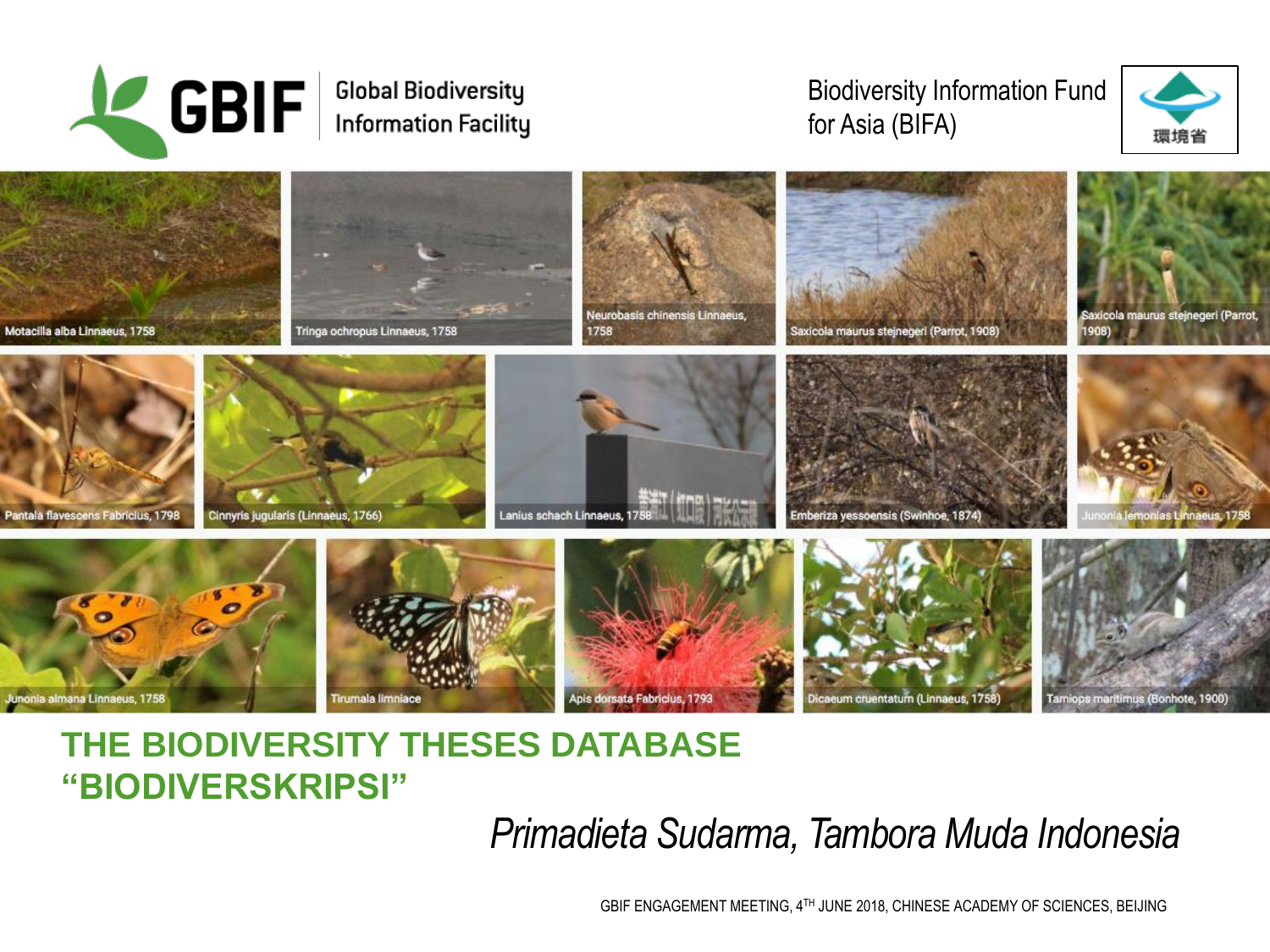# **PROJECT OBJECTIVE**

The biodiversity-related research produced by early research training in Indonesian higher education become integrated nationally and form a substantial source for global biodiversity research.

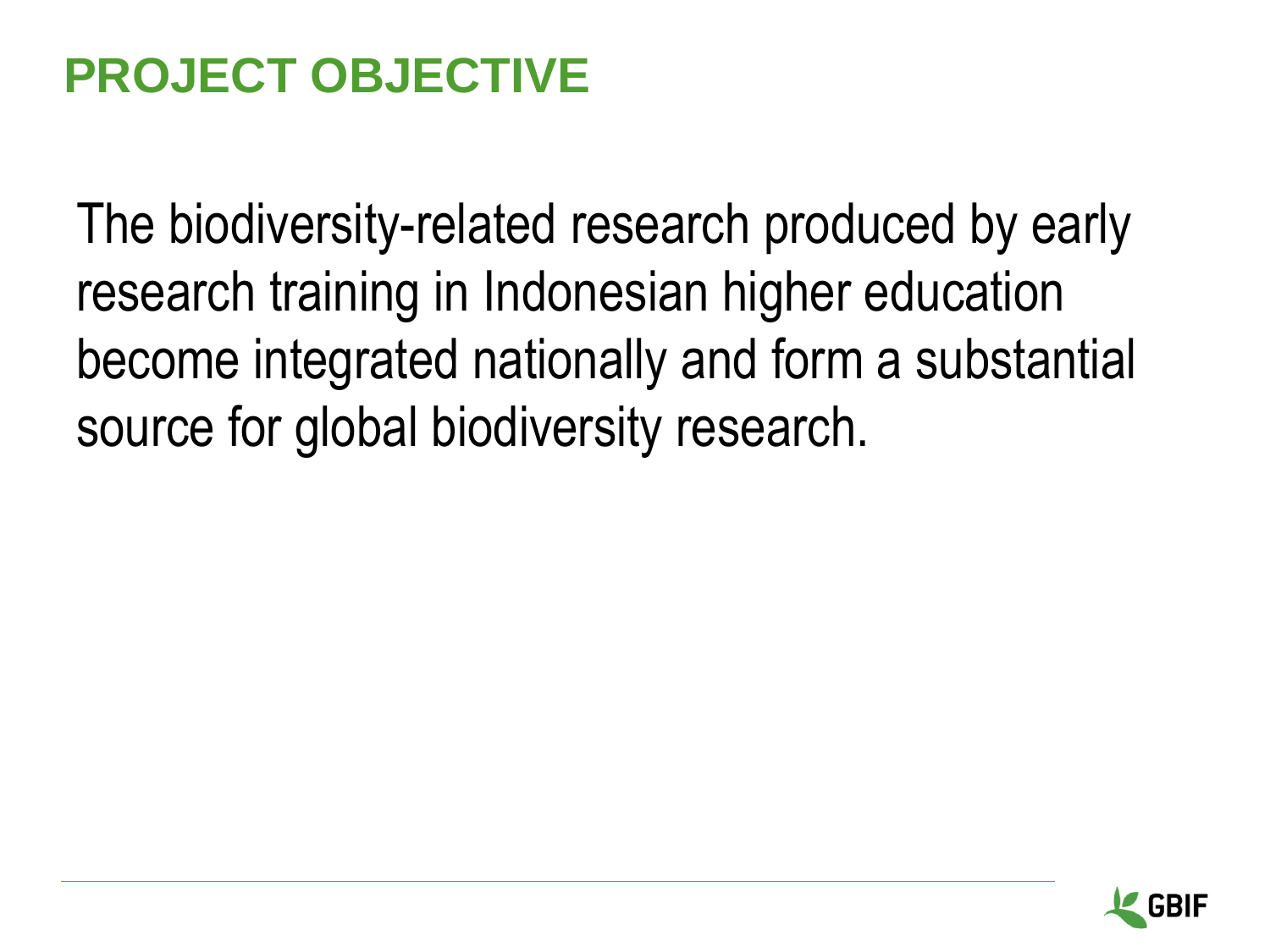## **DATA SOURCES**



### **From university partner's repositories (min. 5 univ) Published 2000-2017**

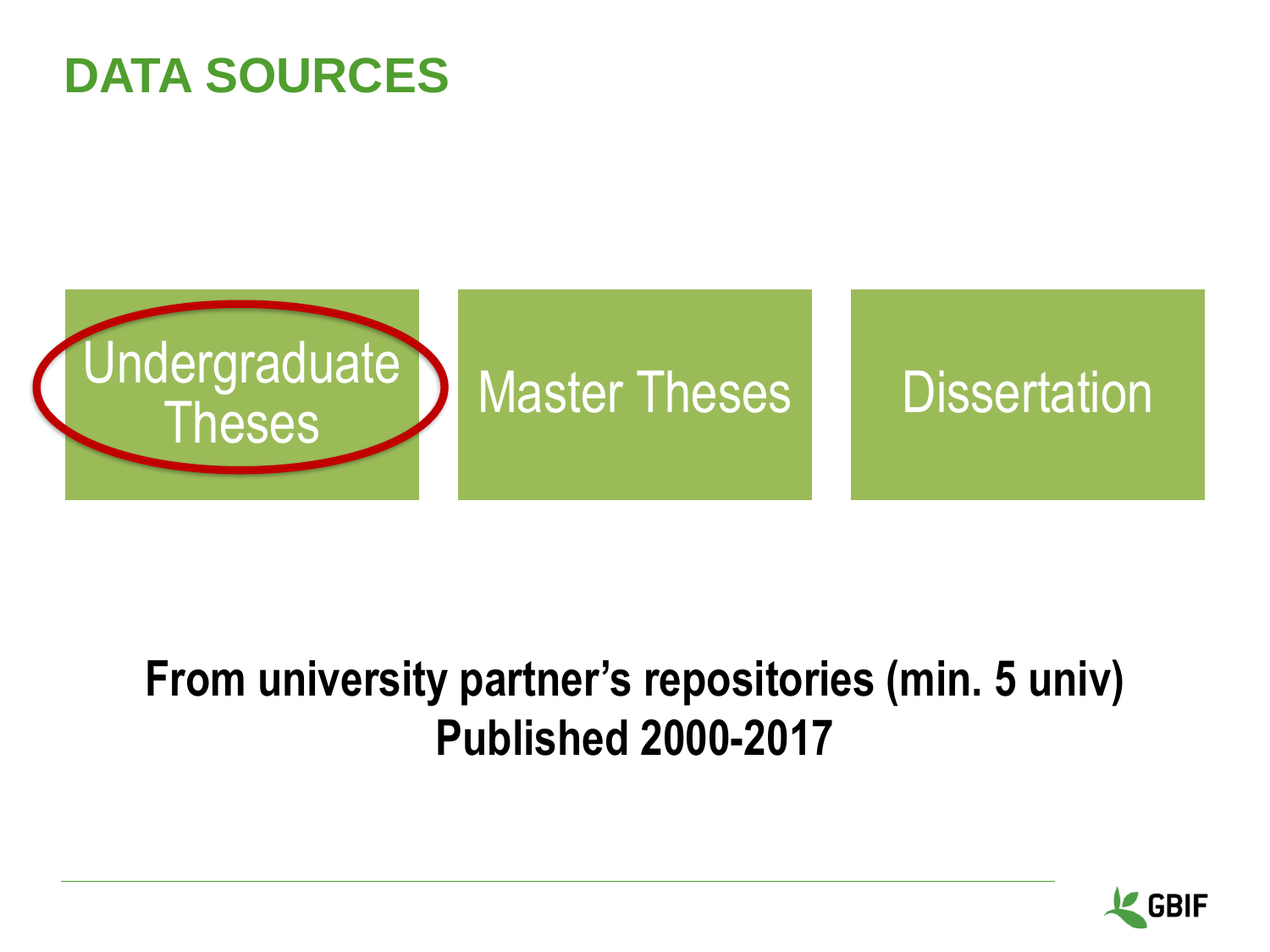# **PROJECT TIMELINE**



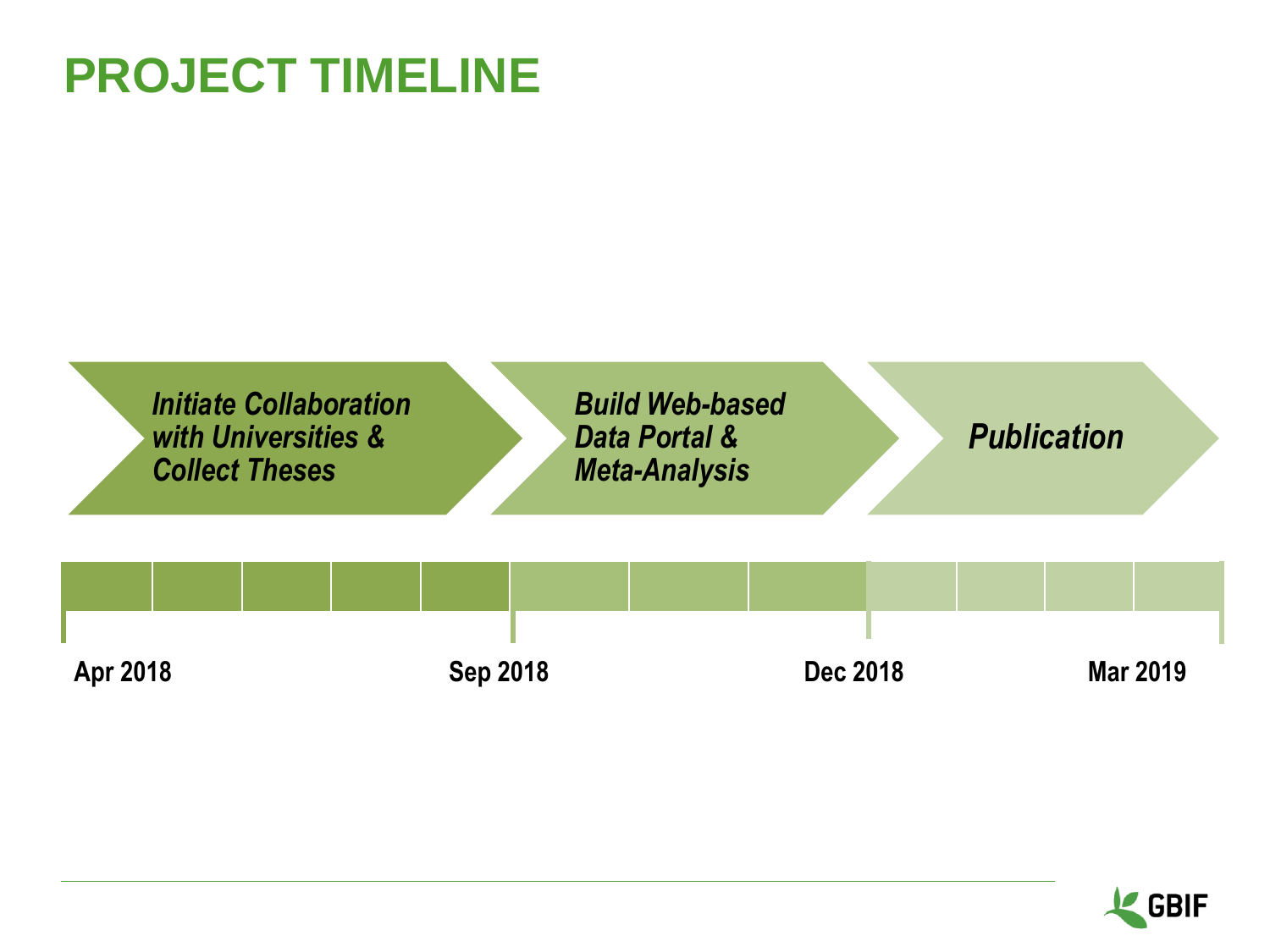# **PROJECT TIMELINE**



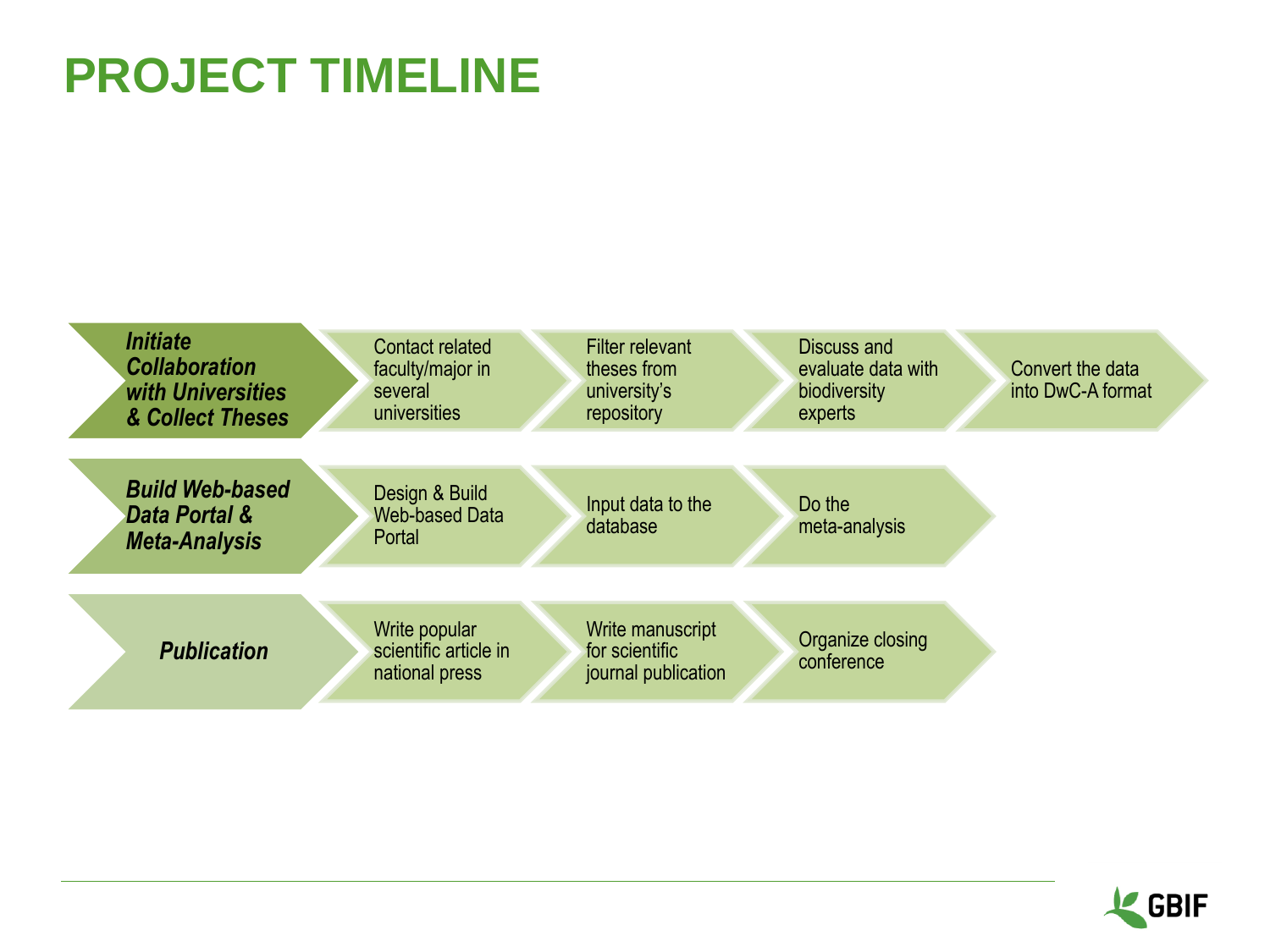# **PROJECT SUSTAINABILI**

Approaching the finalization of project, Biodiverskripsi information system will be bridged to InaBIF to maintain the project under government funding and allow LIPI to do the curation of data.

We will involve several universities as representatives from each of the big islands in Indonesia to incorporate the project as part of university's main programs. For every three years, Tambora, InaBIF, and university representatives will gather to evaluate the database and input data process.